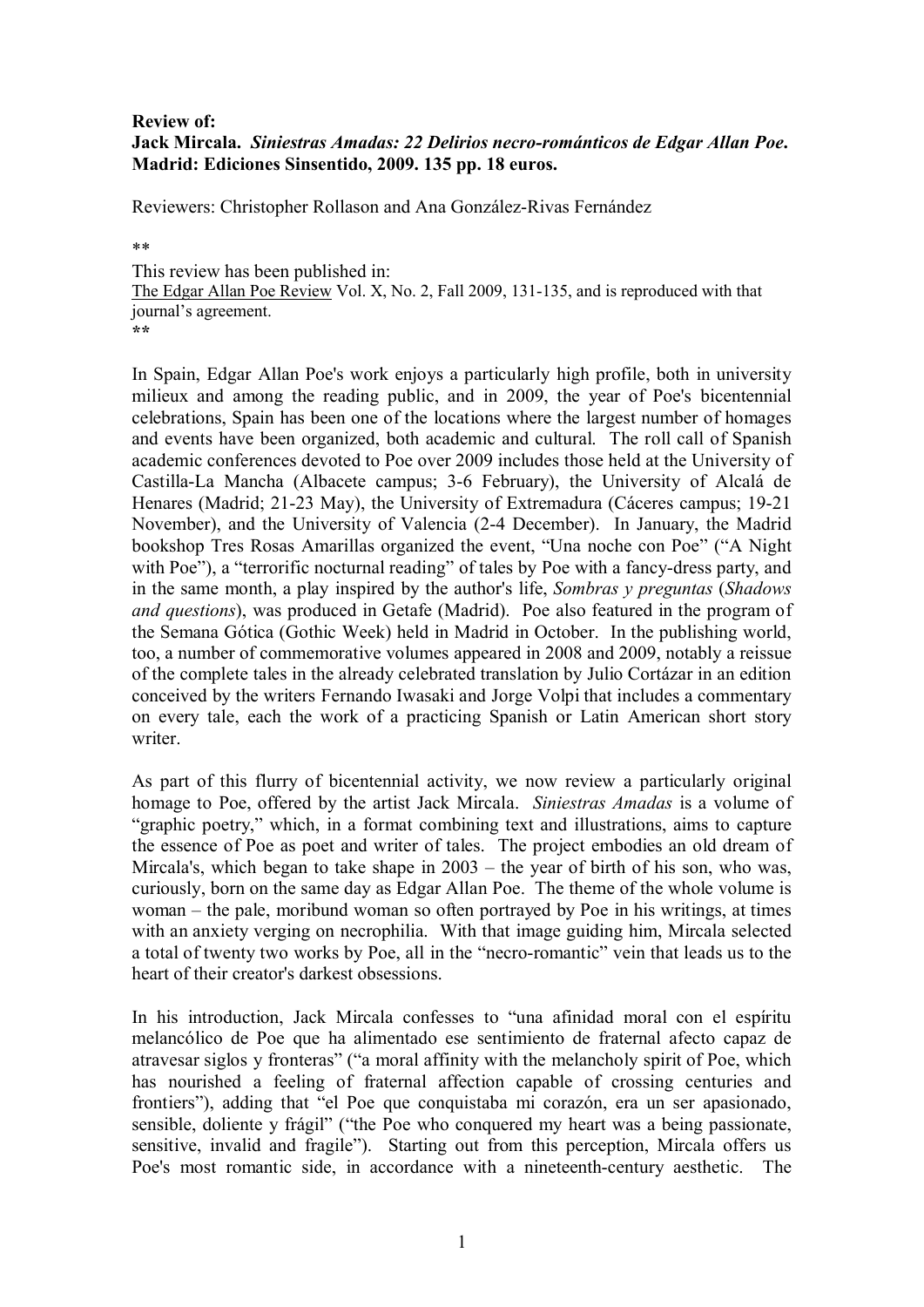selection includes tales (four) and poems (eighteen, or nineteen if we include "The Conqueror Worm," the poem in "Ligeia"). Across those texts glides a phantasmagoric procession of women – some real, from among those who in one way or another left profound traces in the writer's sensibility, others imaginary, created to inhabit his writings. Each text, poem or tale, bears a woman's name. The tales selected are "Berenice", "Eleonora", "Ligeia" and "Morella." Of the poems, some already bore such a name in the original ("Annabel Lee" or "Ulalume"); others have had their titles modified and/or hispanicized (the first "To Helen" becomes "Helena," "Lenore" mutates into "Lenora," "For Annie" is shortened to "Annie"); others again have been given completely new titles. These changes reflect a desire to unify the titles in conformity with the main theme of *Siniestras Amadas*: the pallid Romantic woman. This decision feels correct, especially if we consider that the general orientation of Mircala's work is more artistic than literary. A few of the poems – those here titled "Mary Winfree," "Rosabel" and "Isadora" – appear to belong to the Poe apocrypha, since they are not included in Thomas Ollive Mabbott's Harvard edition (Mabbott includes "They have giv'n her to another," the poem here called "Rosabel," as a possible source for Poe's "Bridal Ballad," but does not consider it to be by Poe). Has the selection been guided more by the feminine criterion than by the search for absolute accuracy?

The texts have been translated into Spanish by Mircala and illustrated in a series of remarkable cardboard designs. Every so often the sequence is interrupted by a set of comments on the texts, under the heading "Un paseo con Edgar y Jack" ("A walk with Edgar and Jack"), signed by Txema Muñoz, of the short films section of the Filmoteca Vasca, the official film library of the Basque region. Muñoz, a friend of the artist's and a lover of art and the fantastic, explores, for each of the texts, the sensations transmitted by Poe and re-created by Mircala. Thus, this volume places in dialogue the intersecting and overlapping visions of two artists, Poe and Mircala.

Jack Mircala's translations have been carefully realized and are highly attentive to Poe's atmosphere, for both poems and tales. In the poems, the translator makes no attempt to reproduce in Spanish the formal characteristics (rhyme and rhythm) of the originals; nonetheless, on some occasions he introduces alliterations and assonances that are felicitous replacements for those in the originals. Thus, in "Ulalume," "ghoul-haunted woodland" becomes "fantasmagórica frondosidad" (129), and in "Annabel Lee" "sounding sea" is rendered as "rumoroso mar" (10). However, two of the included poems that Poe conceived as acrostics have been stripped of that quality and therefore of their *raison d'être*. There are also a number of mistranslations: in "The Sleeper" (here titled "Irene"), "vault" is translated as "bóveda" (overhead vault) when it should be "sepultura" (funeral vault), and in "Ulalume," "immemorial" is incorrectly rendered "digno de ser olvidado" (forgettable) instead of the opposite, "inolvidable" (unforgettable). Despite these occasional lapses, in general, it can be said that the translated poems succeed in retaining and communicating Poe's melancholy and ethereal sensibility.

Four stories have been rendered in a lucid and expressive Spanish, respectful of the original and free of excessive hispanicizations (in "Berenice," "Egaeus" appears as "Egeus," but not "Egeo;" in "Morella," "Presburg" (Bratislava) is kept rather than becoming "Presburgo"). However, the integrity of the texts has been undermined to a certain degree by the removal, in all four cases, of the epigraphs, although, by contrast,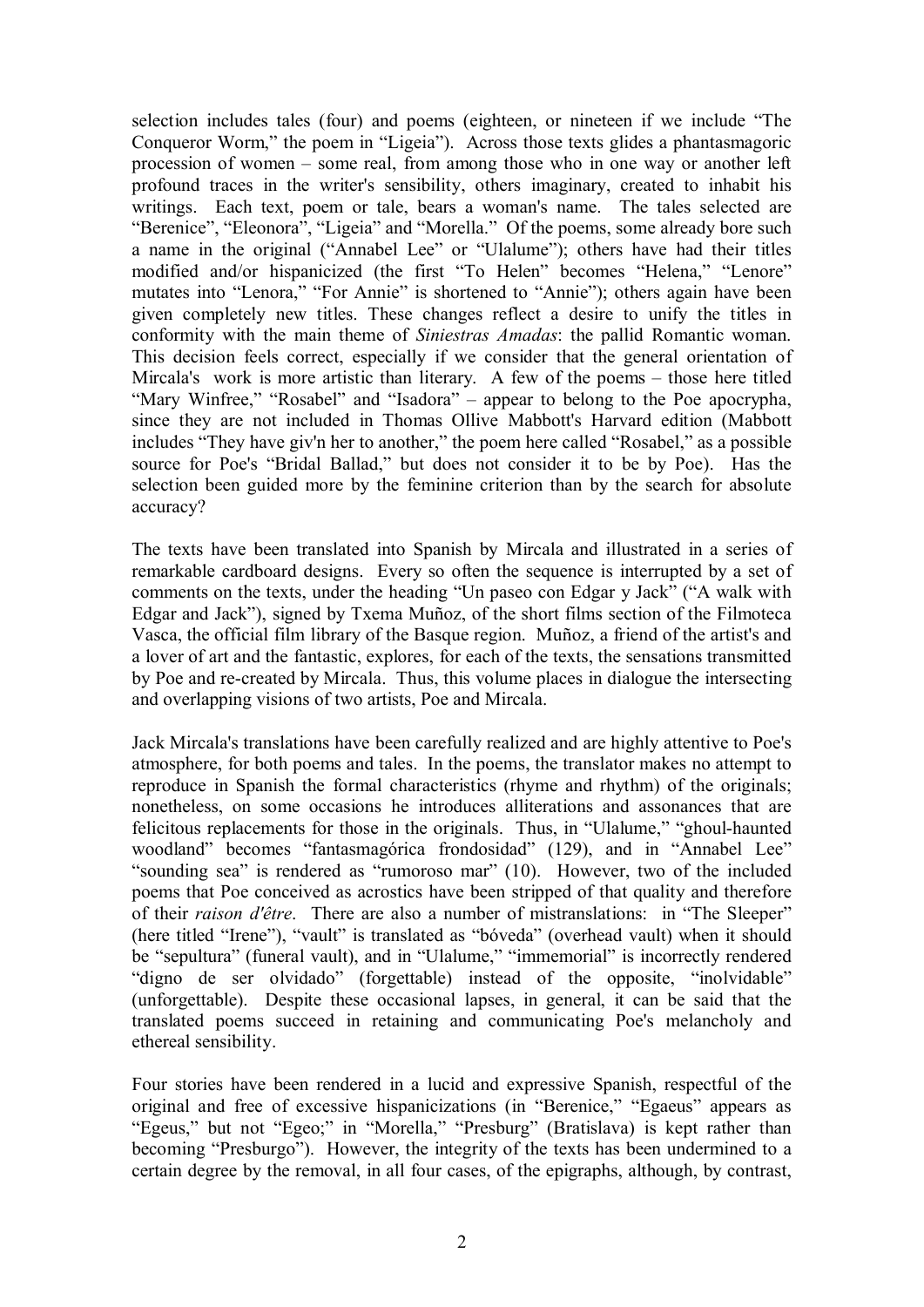Poe's idiosyncratic italicization has been retained. In the first paragraph of "Morella," "her society" has been mistranslated as "su círculo social" ("her social circle") when it should be "su compañía" ("her company"). The tale that obviously posed the most translation problems is "Ligeia," the most complex of the four. When the narrator speaks of the couple's joint reading, "letters" (of the alphabet) appear incorrectly as "pliegos" ("sealed documents," as if something out of "The Purloined Letter"), and in the paragraph evoking Ligeia's titanic struggle against death, "more than womanly" is translated as merely "femenino" ("womanly"), obscuring her superhuman characteristics. Despite these and other minor failings, it may be affirmed that as translator of both prose and poetry, Mircala has succeeded in capturing and communicating the sensibility of the American writer.

With his illustrations, Mircala offers a fine example of the perfectionism that endows his work with an impeccable finish. It is here that he has invested his creativity in the deepest fashion, in many cases filling out the absence in the texts of descriptive elements for Poe's characters. Starting out from a sketch serving as a model, Jack Mircala creates his cardboard designs (this material is particularly apt for molding and conferring volume) and retouches them with multicolored crayons until he achieves the desired effect. This three-dimensional format gives his drawings an unusual depth lacking in more conventional forms of illustration. Once he has defined his scenario, he photographs the drawing under a basic light and without on-screen retouching, thus marking the finished end-product of a long and arduous labor. He still keeps his original maquettes, and indeed at the beginning of 2009, those for this book were exhibited at the Sinsentido bookshop in Madrid; in addition, on 23 April, Day of the Book, the Madrid Athenaeum (Ateneo) hosted, in a "first" for Spain, a "cartoon concert" combining musical and vocal interpretations of Poe's tales by (respectively) Felé Martínez and José Ramón García with Jack Mircala's illustrations, with the artist himself displaying a number of his maquettes *in situ*.

Mircala's aesthetic approach partially recalls that of another devotee of Poe, Tim Burton (as in his first animated short film, *Vincent*): both employ the angular features and elongated figures that are perfectly adapted to Poe's macabre sense of detail. However, beyond personal affinities, and as Jack Mircala has recognized in various interviews, his style ultimately derives from movements such as German expressionism, with its known influence on various Gothic-oriented artists. There is no doubt that *Siniestras Amadas* bears the personal and recognizable stamp of Jack Mircala, who is attracting ever more admirers. Within a consistently maintained Gothic line, he confers a special identity on each of the women whose features he molds: one appears desperate, another mysterious, a third defiant and vengeful ... One, the last of all, appears not as herself but as her tomb: Ulalume. All, though, are *sinister beloveds*.

Before *Siniestras Amadas*, Mircala had evolved his style in works such *El acertijo de Valpul* (Ediciones Sinsentido; Lazarillo Prize for Illustration, 2000), *Ciudad Monstrualia* (Hiperión, 2001) and *Gamusoides Mircalianos* (Hiperión, 2004). He has also published a tale in verse, *Verlián y el talismán extraviado* (San Sebastián, 2007), available in a bilingual Spanish/Basque version. He is currently working on a new project, *Eclipse en Malasaña*, still in the Gothic vein but with an innovative touch of local color. Like *Siniestras Amadas*, these works testify to Mircala's status as a multifaceted creator, a writer-cum-illustrator fully at ease in both formats, in a combination of talents that is rarely found. In some of those other works, Mircala had